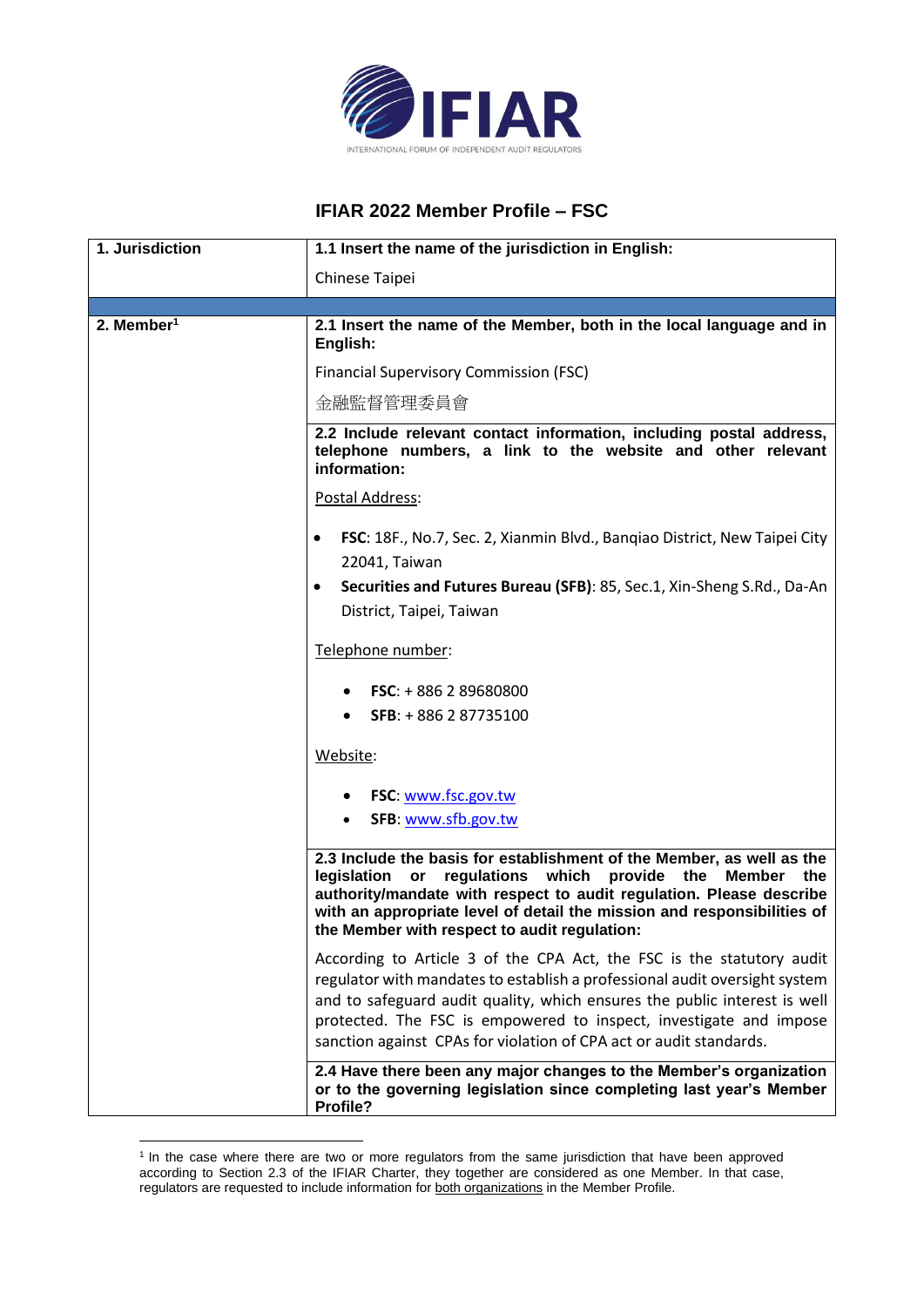

|                                                                                                                                                                                                                                               | $\square$ Yes        | ⊠ No                                            |                                                                                                                                                                                                                                                                                                                                                                                                                                                                                                                                  |
|-----------------------------------------------------------------------------------------------------------------------------------------------------------------------------------------------------------------------------------------------|----------------------|-------------------------------------------------|----------------------------------------------------------------------------------------------------------------------------------------------------------------------------------------------------------------------------------------------------------------------------------------------------------------------------------------------------------------------------------------------------------------------------------------------------------------------------------------------------------------------------------|
|                                                                                                                                                                                                                                               | detail:              |                                                 | If yes, please describe these changes with an appropriate level of                                                                                                                                                                                                                                                                                                                                                                                                                                                               |
|                                                                                                                                                                                                                                               |                      |                                                 |                                                                                                                                                                                                                                                                                                                                                                                                                                                                                                                                  |
| 3.<br><b>Governing Body</b><br><b>Composition and</b><br>members                                                                                                                                                                              |                      | entities associated with the audit profession.  | 3.1 Describe with an appropriate level of detail the current<br>composition of the Member's governing body, including the ratio<br>between Board members who are independent from the audit<br>profession and those who are not <sup>2</sup> . The audit profession includes, for<br>example: audit firms, professional accountancy bodies and bodies or                                                                                                                                                                         |
|                                                                                                                                                                                                                                               |                      | of them is practitioner before joining the FSC. | The FSC has one chairman, two vice chairpersons, and four commissioners<br>who concurrently serve as minister as shown in the following table. None                                                                                                                                                                                                                                                                                                                                                                              |
|                                                                                                                                                                                                                                               | Chairperson          | Tien-Mu Huang                                   | Former Director General,<br>Securities and Futures Bureau,<br><b>FSC</b>                                                                                                                                                                                                                                                                                                                                                                                                                                                         |
|                                                                                                                                                                                                                                               | Vice-<br>Chairperson | <b>Tsuey-Ling Hsiao</b>                         | Director<br>General,<br>Former<br>of<br>Banking,<br>Department<br>Central Bank of the Republic of<br>China (Taiwan)                                                                                                                                                                                                                                                                                                                                                                                                              |
|                                                                                                                                                                                                                                               |                      | Jean Chiu                                       | Former<br>Director<br>General,<br>Banking Bureau, FSC                                                                                                                                                                                                                                                                                                                                                                                                                                                                            |
|                                                                                                                                                                                                                                               | Commissioner         | Jain-Rong Su<br>Mei-Hua Wang                    | Minister, Ministry of Finance<br>Minister, Ministry of Economic<br><b>Affairs</b>                                                                                                                                                                                                                                                                                                                                                                                                                                                |
|                                                                                                                                                                                                                                               |                      | Ching-Shiang Tsai<br>Ming-Hsin Kung             | Minister, Minister of Justice<br>Minister, National<br><b>Development Council</b>                                                                                                                                                                                                                                                                                                                                                                                                                                                |
| The FSC is a government agency established under the Executive Yuan as a<br>competent authority responsible for financial supervisory policies and<br>businesses. The FSC carries out its duties independently in accordance with<br>the law. |                      |                                                 |                                                                                                                                                                                                                                                                                                                                                                                                                                                                                                                                  |
|                                                                                                                                                                                                                                               |                      |                                                 | The chair of the FSC is a minister appointed by the President on the<br>recommendation of the Premier. The FSC has two vice chairpersons, both<br>appointed by the President on the recommendation of the premier, and<br>six to 12 commissioners. The Minister of Finance, the Minister of Economic<br>and Energy Affairs, and the Minister of Justice shall serve as ex officio<br>commissioners, as shall FSC commissioners who had been appointed<br>before the amendment to "Organic Act Governing the Establishment of the |

 $2$  An individual is independent of the profession even if he is a CPA, Chartered Accountant, or holder of another equivalent qualification, as long as this individual is not employed by or affiliated to a registered audit firm, nor employed by or affiliated to of a professional accountancy body, nor employed by or affiliated to bodies or entities associated with the audit profession.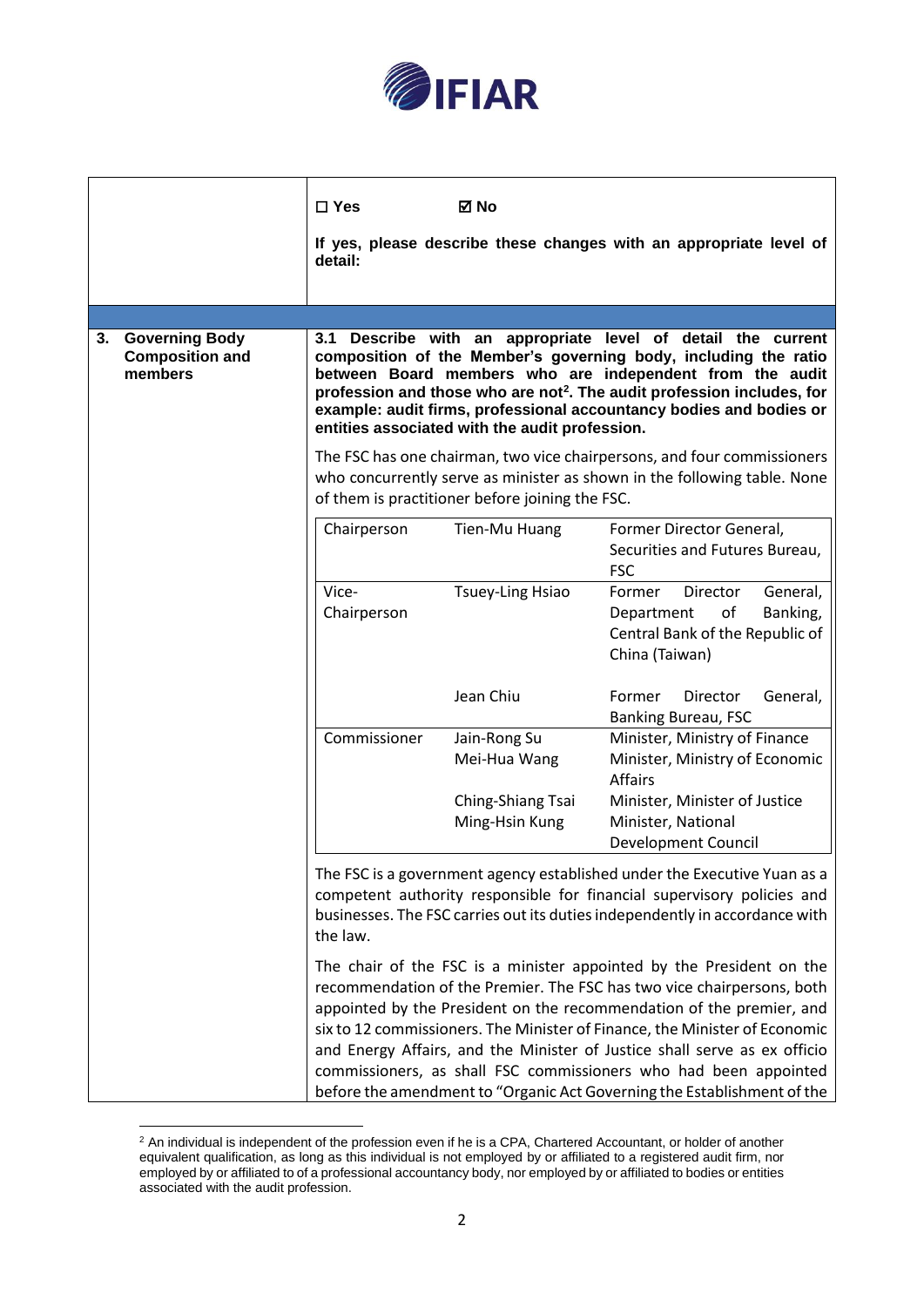

| Does this include a "cooling-off" period for former auditors?<br>⊠ Yes<br>$\square$ No<br>If yes to either of the above, please describe:<br>1. According to the Civil Servant Act, current FSC commissioners or<br>employees are prohibited from serving as an audit practitioner or<br>employee of audit firms.<br>2. A former civil servant is subject to a two year cooling-off period to<br>further serve as an audit practitioner pursuant to Article 45 of the CPA<br>Act, which ensures the FSC commissioners and employees are free                                                      |
|---------------------------------------------------------------------------------------------------------------------------------------------------------------------------------------------------------------------------------------------------------------------------------------------------------------------------------------------------------------------------------------------------------------------------------------------------------------------------------------------------------------------------------------------------------------------------------------------------|
| ⊠ Yes<br>$\square$ No                                                                                                                                                                                                                                                                                                                                                                                                                                                                                                                                                                             |
| 3.6 Is there a restriction or recusal process that is applicable to<br>members of the governing body of the Member who are current or<br>former auditors/practitioners?                                                                                                                                                                                                                                                                                                                                                                                                                           |
| profession?<br>Not applicable                                                                                                                                                                                                                                                                                                                                                                                                                                                                                                                                                                     |
| 3.5 If the answer to question 3.3 is "No", which safeguards are in place<br>to provide for the Member's overall independence from the audit                                                                                                                                                                                                                                                                                                                                                                                                                                                       |
| $\square$ Yes<br>$\Box$ No                                                                                                                                                                                                                                                                                                                                                                                                                                                                                                                                                                        |
| 3.4 If the answer to question 3.3 is "No", is the majority of the members<br>of the governing body non-practitioner?                                                                                                                                                                                                                                                                                                                                                                                                                                                                              |
| ⊠ Yes<br>$\square$ No                                                                                                                                                                                                                                                                                                                                                                                                                                                                                                                                                                             |
| 3.3. Is each member of the governing body independent from the audit<br>profession? The audit profession includes, for example: audit firms,<br>professional accountancy bodies and bodies or entities associated<br>with the audit profession.                                                                                                                                                                                                                                                                                                                                                   |
| The FSC commissioners are nominated based on professionalism and<br>independence to avoid conflicts of interest pursuant to Article 9 of the<br>"Organic Act Establishing the Financial Supervisory Commission" (the FSC<br>Organic Act).                                                                                                                                                                                                                                                                                                                                                         |
| 3.2 What are the eligibility criteria / requirements and composition<br>requirements for the members of the governing body?                                                                                                                                                                                                                                                                                                                                                                                                                                                                       |
| Financial Supervisory Commission" enters into force (until the terms of<br>their original appointments expire after the amendment to this Act enters<br>into force). The other commissioners shall be appointed (or retained) by<br>the Premier from among the heads of related government agencies as well<br>as persons with academic expertise or work experience in a relevant field,<br>to serve in a concurrent capacity. The term of commissioners serving as<br>the representative of a government agency shall begin and end when his<br>or her position at that agency begins and ends. |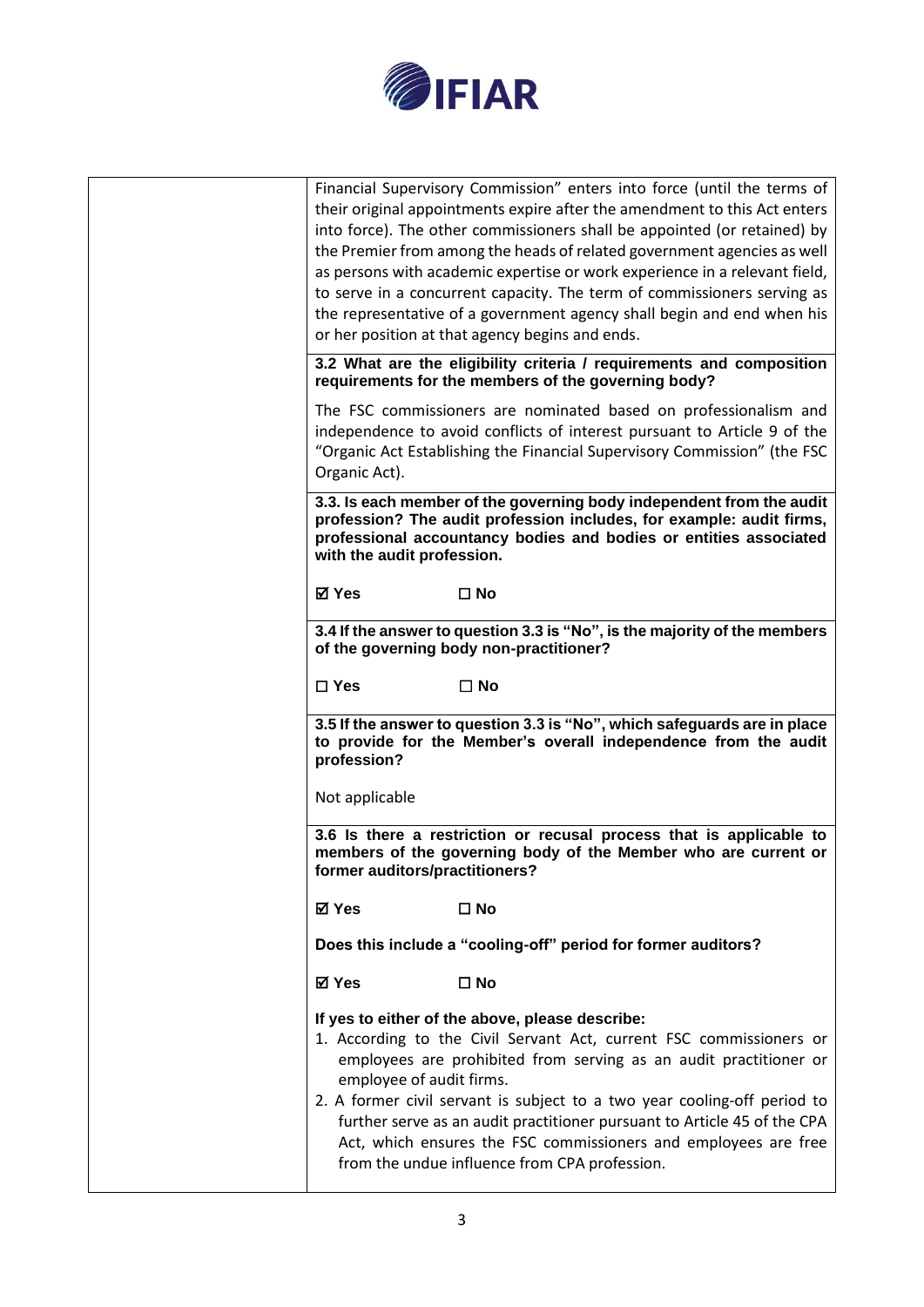

|                                | 3.7 Other than the governing body, are members of the profession<br>involved in the Member's organization (including any inspections,<br>committee or panel role)?<br>⊠ No<br>$\square$ Yes<br>If yes, please describe their role with an appropriate level of detail,<br>including the ratio between those who are independent and those who<br>are not in the relevant function and whether such role includes<br>decisional or control authority: |
|--------------------------------|------------------------------------------------------------------------------------------------------------------------------------------------------------------------------------------------------------------------------------------------------------------------------------------------------------------------------------------------------------------------------------------------------------------------------------------------------|
| 4. Funding Arrangements        | 4.1 Describe the main funding arrangements of the Member, including<br>the setting and approval of the budget and the fees, if any:                                                                                                                                                                                                                                                                                                                  |
|                                | The FSC funds its operation through government budget and levies from<br>supervised financial institutions such as banks, securities related firms, and<br>insurance companies, etc. No funding is raised from the CPA profession.                                                                                                                                                                                                                   |
|                                | 4.2 Is the funding free from undue influence by the profession?                                                                                                                                                                                                                                                                                                                                                                                      |
|                                | <b>⊠</b> Yes<br>$\square$ No                                                                                                                                                                                                                                                                                                                                                                                                                         |
|                                | Please describe with an appropriate level of detail the safeguards in<br>place to prevent undue influence by the profession:                                                                                                                                                                                                                                                                                                                         |
|                                | The FSC funds its operation through government budget and levies from<br>supervised financial institutions such as banks, securities related firms, and<br>insurance companies, etc. No funding is raised from the CPA profession.                                                                                                                                                                                                                   |
|                                |                                                                                                                                                                                                                                                                                                                                                                                                                                                      |
| <b>Inspection System</b><br>5. | 5.1 Does the Member have the responsibility for recurring inspections<br>of audit firms undertaking audits of public interest entities (PIEs)?                                                                                                                                                                                                                                                                                                       |
|                                | <b>⊠</b> Yes<br>$\square$ No                                                                                                                                                                                                                                                                                                                                                                                                                         |
|                                | 5.2 Is this responsibility undertaken directly or through oversight of<br>inspection conducted by another organization?                                                                                                                                                                                                                                                                                                                              |
|                                | □ Through Oversight<br><b>Ø</b> Directly                                                                                                                                                                                                                                                                                                                                                                                                             |
|                                | If directly, kindly provide a brief description or summary of the<br>responsibility, including the regulatory reporting process after<br>inspections i.e. recommendations issued, follow-up, etc.).                                                                                                                                                                                                                                                  |
|                                | If through oversight of another organization, please describe with<br>an appropriate level of detail the other organization, its relation to<br>the Member, its role, and the arrangements for oversight:                                                                                                                                                                                                                                            |
|                                | The Accounting and Auditing Supervision Division of the Securities and<br>Futures Bureau (SFB) of the FSC is authorized by article 19 of CPA act to<br>inspect audit firms and to assess their compliance with related laws and<br>standards. This division is equipped with more than 30 experienced staff.<br>Most of them possess CPA license, accounting degree or several years of<br>experience in audit firms.                                |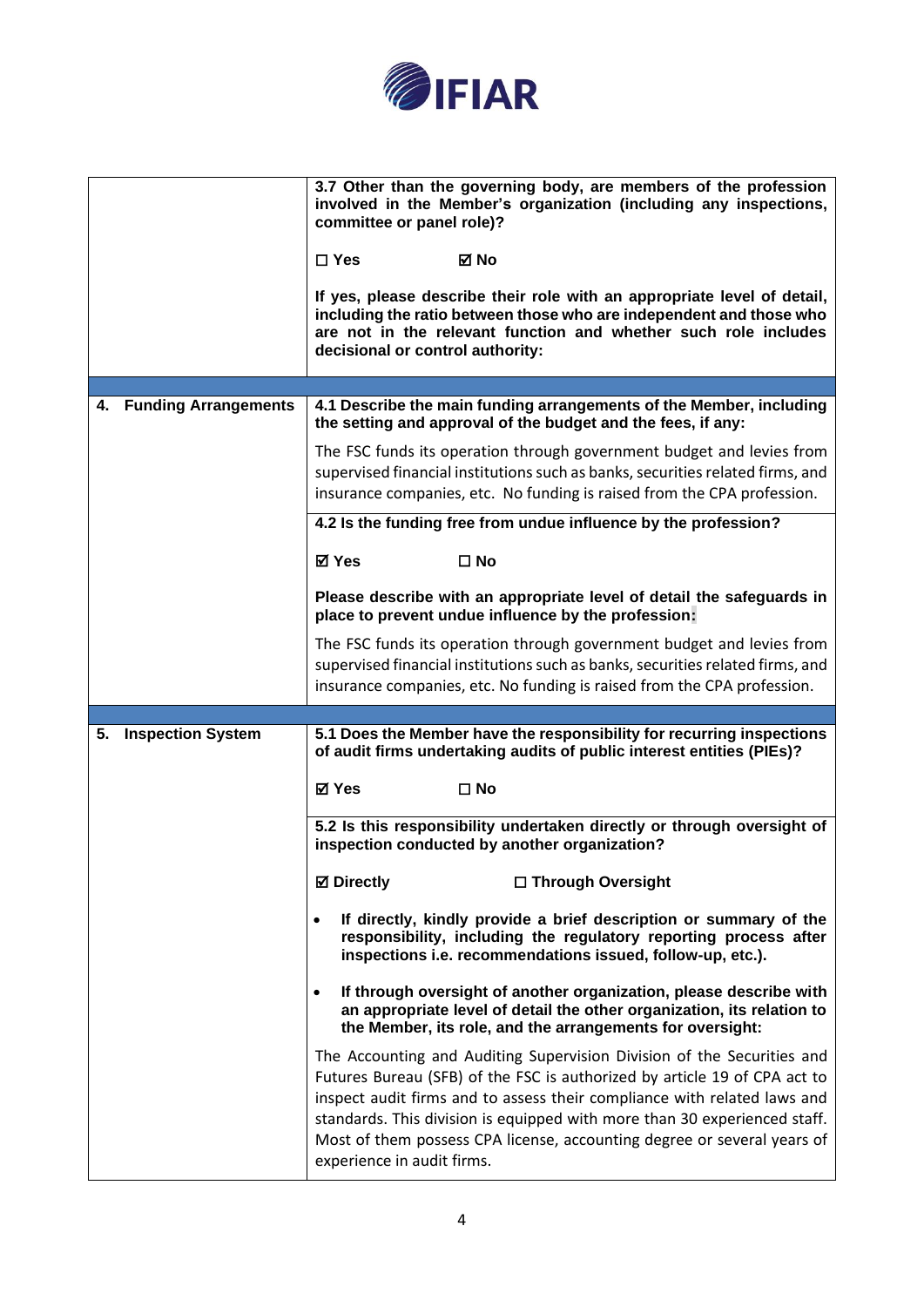

|    |                                                     | 5.3 Please describe with an appropriate level of detail the<br>requirements and practices regarding the frequency of inspections:                                                                                                                                                                                                              |
|----|-----------------------------------------------------|------------------------------------------------------------------------------------------------------------------------------------------------------------------------------------------------------------------------------------------------------------------------------------------------------------------------------------------------|
|    |                                                     | The SFB inspects audit firms providing audit opinions for more than 100<br>public companies at least once triennially, inspects these providing audit<br>opinions for more than 10 but less than 100 public companies at least once<br>every six years and inspects other audit firms on a discretionary basis.                                |
|    |                                                     |                                                                                                                                                                                                                                                                                                                                                |
| 6. | <b>Audit and Financial</b><br><b>Market</b>         | 6.1 Provide the number of audit firms subject to inspections. Include<br>an indication of the number of public interest audits (PIEs) and other<br>audits that fall under the Member's oversight or mandate.                                                                                                                                   |
|    |                                                     | 1. As of the end of December 2021, the total number of registered audit<br>firms was 2,170. Among them, 60 firms that audit public companies<br>were subject to inspection.                                                                                                                                                                    |
|    |                                                     | 2. There are 2,494 public companies in Taiwan up to December 2021<br>(included 959 companies listed in the Taiwan Stock Exchange (TWSE),<br>788 companies listed in the Taipei Stock Exchange (TPEX) and 747<br>unlisted public companies).                                                                                                    |
|    |                                                     | 6.2 What are the sizes and market shares of each of the largest audit<br>firms in the Member's jurisdiction?                                                                                                                                                                                                                                   |
|    |                                                     | The big 4 firms (Deloitte, KPMG, PwC, and EY) have a market share of more<br>than 90% of PIEs market in Taiwan.                                                                                                                                                                                                                                |
|    |                                                     |                                                                                                                                                                                                                                                                                                                                                |
|    |                                                     |                                                                                                                                                                                                                                                                                                                                                |
| 7. | <b>Main Other</b><br><b>Responsibilities of the</b> | 7.1 Please indicate whether the Member has responsibility for tasks<br>other than Inspections within the area of Audit Oversight:                                                                                                                                                                                                              |
|    | Member within the area<br>of Audit Oversight        | <b>Ø Registration/Licensing</b><br>☑ Audit and/or Ethics Standard Setting<br>☑ Permanent Education of Auditors<br><b>☑ Enforcement</b><br>$\Box$ Other:                                                                                                                                                                                        |
|    |                                                     | 7.2 If the Member has the responsibility for Registration/Licensing,<br>please indicate whether this responsibility is undertaken directly or<br>through oversight of Registration/Licensing conducted by another<br>organization?                                                                                                             |
|    |                                                     | <b>⊠</b> Directly<br>□ Through Oversight                                                                                                                                                                                                                                                                                                       |
|    |                                                     | If directly, please describe the responsibility with an appropriate<br>level of detail.                                                                                                                                                                                                                                                        |
|    |                                                     | If through oversight, please indicate the name of the other<br>organization and its composition (i.e. whether practitioners from<br>the audit profession are involved in decision-making). Also give a<br>description of the powers of the other organization and procedure<br>applied, as well as the role of the Member in these procedures. |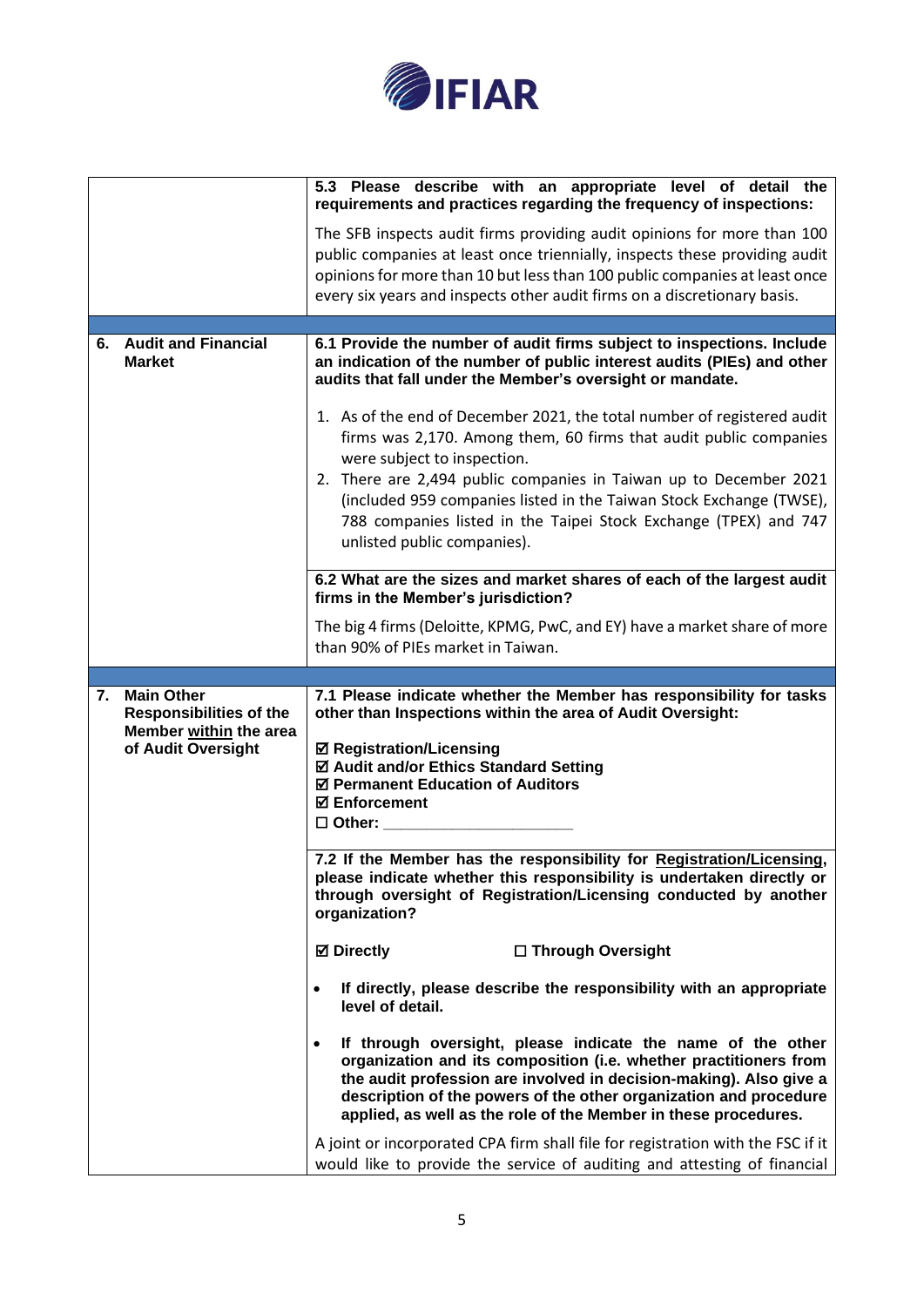

|  | reports for public companies. The applicant shall submit application<br>documents of its policies governing the implementation of internal control<br>to ensure that firm's audit quality is properly managed and in compliance<br>with the SAS No.46. Any further alteration in registration information shall<br>be notified to the FSC within 10 days since the alteration occurs.        |
|--|----------------------------------------------------------------------------------------------------------------------------------------------------------------------------------------------------------------------------------------------------------------------------------------------------------------------------------------------------------------------------------------------|
|  | The FSC makes public a list of approved audit firms to provide audit<br>services for public companies on its website. The list covers information<br>such as the name, address and telephone number of audit firm.                                                                                                                                                                           |
|  | Link:<br>https://www.sfb.gov.tw/ch/home.jsp?id=938&parentpath=0%2C8%2C93<br>$\overline{5}$                                                                                                                                                                                                                                                                                                   |
|  | 7.3 If the Member has the responsibility for Audit and/or Ethics<br>Standard Setting, please indicate whether this responsibility is<br>undertaken directly or through oversight of Audit and/or Ethics<br><b>Standard Setting conducted by another organization?</b>                                                                                                                        |
|  | $\Box$ Directly<br><b>Ø Through Oversight</b>                                                                                                                                                                                                                                                                                                                                                |
|  | If directly, please describe the responsibility with an appropriate<br>level of detail.                                                                                                                                                                                                                                                                                                      |
|  | If through oversight, please indicate the name of the other<br>organization and its composition (i.e. whether practitioners from<br>the audit profession are involved in decision-making). Also give a<br>description of the powers of the other organization and procedures<br>applied, as well as the role of the Member in these procedures.                                              |
|  | The Accounting Research and Development Foundation (ARDF) is an<br>independent accounting and auditing standards setting body in Taiwan.<br>Auditors are required to comply with "the Taiwan's Statements of Auditing<br>Standards" (SAS) issued by the Auditing Standards Committee of ARDF.<br>The majority of current auditing standards from SASs No. 1 to 74 were<br>adapted from ISAs. |
|  | 7.4 If the Member has the responsibility for Permanent Education of<br>Auditors, please indicate whether this responsibility is undertaken<br>directly or through oversight of Permanent Education of Auditors<br>conducted by another organization?                                                                                                                                         |
|  | <b>⊠</b> Directly<br>□ Through Oversight                                                                                                                                                                                                                                                                                                                                                     |
|  | If directly, please describe the responsibility with an appropriate<br>level of detail.                                                                                                                                                                                                                                                                                                      |
|  | If through oversight, please indicate the name of the other<br>organization and its composition (i.e. whether practitioners from<br>the audit profession are involved in decision-making). Also give a<br>description of the powers of the other organization and procedures<br>applied, as well as the role of the Member in these procedures.                                              |
|  | According to CPA Act, the FSC is the competent authority for permanent<br>education of auditors. To fulfil this mandate, the FSC authorizes the                                                                                                                                                                                                                                              |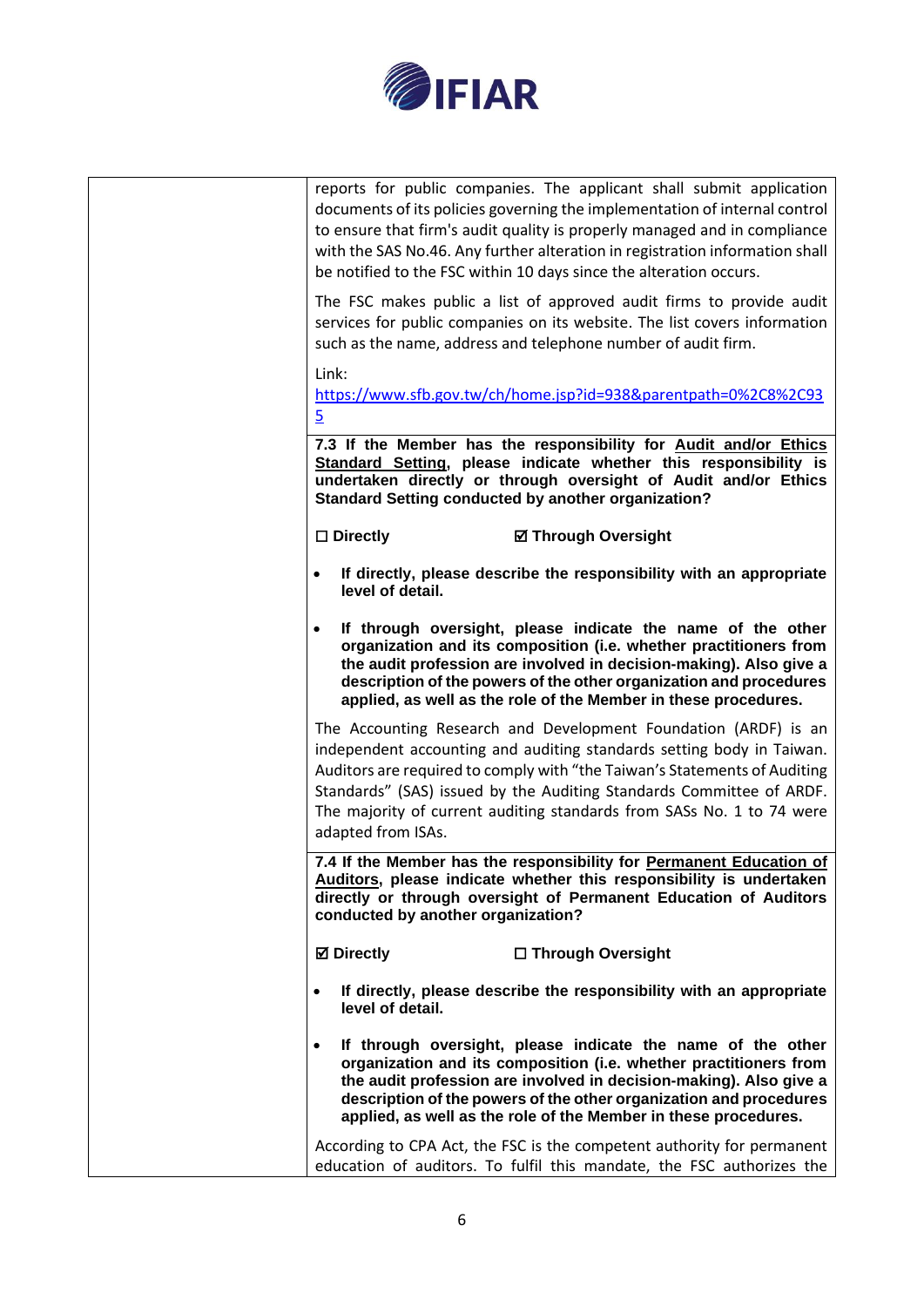

| National Federation of Certified Public Accountants Association of the<br>R.O.C. (NFCPAA) to promote professional education. Pursuant to Article 60<br>of the CPA Act, the NFCPAA shall establish a professional education<br>committee to oversee matters related to planning, implementation, and<br>supervision.                                                                                                                                                                                                                                                                                                                                                                                                                                                                                                                       |
|-------------------------------------------------------------------------------------------------------------------------------------------------------------------------------------------------------------------------------------------------------------------------------------------------------------------------------------------------------------------------------------------------------------------------------------------------------------------------------------------------------------------------------------------------------------------------------------------------------------------------------------------------------------------------------------------------------------------------------------------------------------------------------------------------------------------------------------------|
| Where a CPA does not meet the minimum requirements of CPA<br>professional education training hours, the NFCPAA shall report to the FSC.<br>If the make-up hours are not completed within the notice period, the FSC<br>will suspend his/her practice.                                                                                                                                                                                                                                                                                                                                                                                                                                                                                                                                                                                     |
| 7.5 If the Member has the responsibility for <b>Enforcement</b> , please<br>indicate whether this responsibility is undertaken directly or through<br>referral to other organization(s)?                                                                                                                                                                                                                                                                                                                                                                                                                                                                                                                                                                                                                                                  |
| <b>Ø</b> Directly<br>□ Through Referral                                                                                                                                                                                                                                                                                                                                                                                                                                                                                                                                                                                                                                                                                                                                                                                                   |
| If directly, kindly provide a brief description or summary of the<br>$\bullet$<br>enforcement responsibility, the procedure and process involved,<br>including the regulatory reporting process that led to disciplinary<br>action.                                                                                                                                                                                                                                                                                                                                                                                                                                                                                                                                                                                                       |
| If through referral, please indicate the name of the other<br>$\bullet$<br>organization and its composition (i.e. whether practitioners from<br>the audit profession are involved in decision-making). Also give a<br>description of the enforcement powers of the other organization<br>and procedures applied, as well as the role of the Member in these<br>procedures.                                                                                                                                                                                                                                                                                                                                                                                                                                                                |
| The CPA enforcement/disciplinary proceedings (DP) is enacted in the<br>chapter 6 of our CPA act. According to the CPA act, CPA would be subject<br>to DP if he or she meets the cause of DP listed in the article 61 of CPA act.<br>The FSC will bring the case to the CPA Discipline Committee. The DP is<br>conducted by CPA Discipline Committee, consisting of Representatives of<br>CPA associations, scholars and relevant administrated agencies such as FSC<br>with equal proportions. The sanctions and related petition and rehearing<br>procedures are also enacted in CPA. After a disciplinary action against a<br>CPA becomes final, the CPA Discipline Committee or the CPA Disciplinary<br>Rehearing Committee may publicly announce the results of its resolution<br>and publish its resolution in a government gazette. |
| Useful link:<br><b>Certified Public Accountant Act - Article Content - Laws &amp; Regulations</b><br>Database of The Republic of China (Taiwan) (moj.gov.tw)                                                                                                                                                                                                                                                                                                                                                                                                                                                                                                                                                                                                                                                                              |
| 7.6 If the Member has the responsibility for other tasks within the area<br>of Audit Oversight, please describe with an appropriate level of detail:                                                                                                                                                                                                                                                                                                                                                                                                                                                                                                                                                                                                                                                                                      |
| N/A                                                                                                                                                                                                                                                                                                                                                                                                                                                                                                                                                                                                                                                                                                                                                                                                                                       |